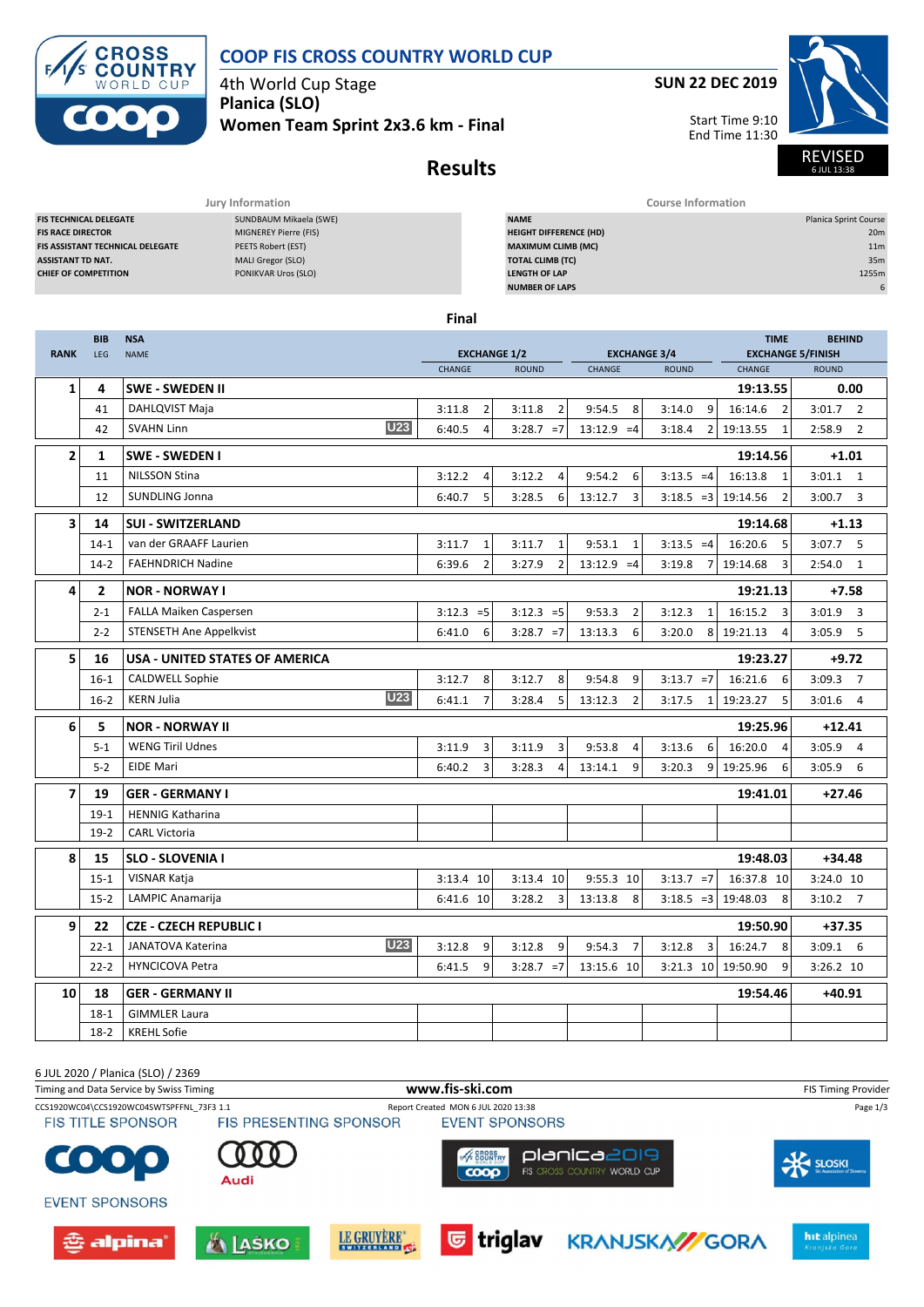

## **COOP FIS CROSS COUNTRY WORLD CUP**

4th World Cup Stage **Planica (SLO) Women Team Sprint 2x3.6 km - Final** **SUN 22 DEC 2019**

Start Time 9:10 End Time 11:30



6 JUL 13:38

## **Results**

### **Semifinals**

|             | <b>BIB</b> | <b>NSA</b>                                | <b>TIME</b>                                                                                    |                            |                           |                          |                                          | <b>BEHIND</b>            |  |
|-------------|------------|-------------------------------------------|------------------------------------------------------------------------------------------------|----------------------------|---------------------------|--------------------------|------------------------------------------|--------------------------|--|
| <b>RANK</b> | LEG        | <b>NAME</b>                               | <b>EXCHANGE 1/2</b><br><b>EXCHANGE 3/4</b><br>CHANGE<br><b>ROUND</b><br>CHANGE<br><b>ROUND</b> |                            |                           | CHANGE                   | <b>EXCHANGE 5/FINISH</b><br><b>ROUND</b> |                          |  |
| 11          | 8          | <b>CAN - CANADA</b>                       |                                                                                                | <b>SEMIFINAL 2 RANK:5</b>  |                           |                          | 16:32.74                                 | $+4.71$                  |  |
|             | $8 - 1$    | NISHIKAWA Emily                           | 2:43.5<br>7                                                                                    | 2:43.5<br>$\overline{7}$   | 8:21.5<br>6               | 2:49.7<br>5              | 13:51.0<br>5                             | 2:42.9<br>- 5            |  |
|             | $8 - 2$    | <b>BEATTY Dahria</b>                      | $5:31.8 = 6$                                                                                   | 2:48.3<br>5                | 11:08.1<br>$\overline{2}$ | 2:46.6<br>$\overline{2}$ | 16:32.74<br>5                            | $2:41.7$ 5               |  |
| 12          | 9          | <b>RUS - RUSSIA I</b>                     |                                                                                                | <b>SEMIFINAL 2 RANK:6</b>  |                           |                          | 16:33.09                                 | $+5.06$                  |  |
|             | $9 - 1$    | <b>U23</b><br><b>MATSOKINA Hristina</b>   | 2:42.8<br>5                                                                                    | 2:42.8<br>5                | 8:21.2<br>4               | 9<br>2:51.1              | 13:52.0<br>6                             | 2:44.3<br>6              |  |
|             | $9 - 2$    | <b>U23</b><br><b>DUBOTOLKINA Nina</b>     | 5:30.1<br>1                                                                                    | 2:47.3<br>$\overline{2}$   | 11:07.7<br>1              | 2:46.5<br>1              | 16:33.09<br>6                            | 2:41.0<br>$\overline{4}$ |  |
| 13          | 20         | <b>RUS - RUSSIA II</b>                    |                                                                                                | <b>SEMIFINAL 1 RANK:7</b>  |                           |                          | 16:34.54                                 | $+20.64$                 |  |
|             | $20 - 1$   | <b>U23</b><br><b>GRUKHVINA Anna</b>       | 2:40.7<br>8                                                                                    | 2:40.7<br>8                | 8:10.5<br>9               | 2:44.8 11                | 13:46.9<br>$\overline{7}$                | 2:48.6<br>9              |  |
|             | $20 - 2$   | SMIRNOVA Ekaterina                        | 9<br>5:25.7                                                                                    | 8<br>2:45.0                | 10:58.3<br>3              | 2:47.8<br>$\mathbf{1}$   | 16:34.54<br>7                            | 2:47.6<br>6              |  |
| 14          | 3          | <b>ITA - ITALY I</b>                      |                                                                                                | <b>SEMIFINAL 2 RANK:7</b>  |                           |                          | 16:49.39                                 | $+21.36$                 |  |
|             | $3 - 1$    | <b>LAURENT Greta</b>                      | 2:42.7<br>$\overline{4}$                                                                       | 2:42.7<br>$\overline{4}$   | 8:21.7<br>$\overline{7}$  | 2:50.8<br>8              | 13:55.4<br>$\overline{7}$                | 2:46.0<br>$\overline{7}$ |  |
|             | $3 - 2$    | <b>SCARDONI Lucia</b>                     | 5:30.9<br>4                                                                                    | 2:48.2<br>4                | 11:09.4<br>7              | 2:47.7                   | 3 16:49.39<br>7                          | 2:53.9<br>$\overline{7}$ |  |
| 15          | 17         | <b>SLO - SLOVENIA II</b>                  |                                                                                                | <b>SEMIFINAL 1 RANK:8</b>  |                           |                          | 16:38.95                                 | $+25.05$                 |  |
|             | $17 - 1$   | <b>FABJAN Vesna</b>                       | 2:40.9<br>9                                                                                    | 9<br>2:40.9                | 8:09.4<br>8               | 2:44.1<br>8              | 13:49.2<br>9                             | 2:51.0 11                |  |
|             | $17-2$     | <b>CEBASEK Alenka</b>                     | 5:25.3<br>$\overline{7}$                                                                       | $2:44.4 = 3$               | 10:58.2<br>$\overline{2}$ | 2:48.8<br>$\overline{2}$ | 16:38.95<br>8                            | $2:49.7$ 8               |  |
| 16          | 10         | CHN - PEOPLES REPUBLIC of CHINA I         |                                                                                                | <b>SEMIFINAL 2 RANK:8</b>  |                           |                          | 17:20.11                                 | $+52.08$                 |  |
|             | $10-1$     | <b>U23</b><br>JIALIN Bayani               | 2:44.4 10                                                                                      | 2:44.4 10                  | 8:22.6<br>9               | $2:48.4 = 1$             | 14:14.5<br>8                             | $3:01.2$ 9               |  |
|             | $10-2$     | <b>U23</b><br>YILAMUJIANG Dinigeer        | 5:34.2 10                                                                                      | 2:49.8<br>9                | 11:13.3<br>8              | 2:50.7<br>9              | 17:20.11<br>8                            | 9<br>3:05.6              |  |
| 17          | 23         | <b>FIN-FINLAND I</b>                      |                                                                                                | <b>SEMIFINAL 1 RANK:9</b>  |                           |                          | 16:43.36                                 | $+29.46$                 |  |
|             | $23 - 1$   | <b>U23</b><br><b>ALAKOSKI Anni</b>        | 2:41.1 10                                                                                      | 2:41.1 10                  | 8:10.9 10                 | 2:44.0<br>$\overline{7}$ | 13:50.2 11                               | 2:49.8 10                |  |
|             | $23 - 2$   | LYLYNPERA Katri                           | 5:26.9 11                                                                                      | 2:45.8 11                  | 11:00.4 10                | 2:49.5<br>3              | 16:43.36<br>9                            | $2:53.1$ 9               |  |
| 18          | 13         | <b>CHN - PEOPLES REPUBLIC of CHINA II</b> |                                                                                                | <b>SEMIFINAL 2 RANK:9</b>  |                           |                          | 17:34.93                                 | $+1:06.90$               |  |
|             | $13 - 1$   | MA Qinghua                                | 2:43.8<br>9                                                                                    | 2:43.8<br>9                | 8:22.2<br>8               | $2:49.5 = 3$             | 14:15.0<br>9                             | $3:00.0$ 8               |  |
|             | $13-2$     | LI Lei                                    | 5:32.7<br>9                                                                                    | 2:48.9<br>$\overline{7}$   | 11:15.0<br>9              | 2:52.8 10 17:34.93       | 9                                        | 3:19.9 10                |  |
| 19          | 25         | <b>FRA - FRANCE</b>                       |                                                                                                | <b>SEMIFINAL 1 RANK:10</b> |                           |                          | 16:43.75                                 | $+29.85$                 |  |
|             | $25 - 1$   | <b>LATUILLIERE Enora</b>                  | 2:39.8<br>3                                                                                    | 3<br>2:39.8                | 8:08.2<br>6               | 2:43.1<br>3              | 13:47.9<br>8                             | $2:48.1$ 8               |  |
|             | $25 - 2$   | <b>U23</b><br><b>QUINTIN Lena</b>         | 5:25.1<br>6                                                                                    | 2:45.3 10                  | 10:59.8<br>9              | 2:51.6 10                | 16:43.75 10                              | 2:55.8 10                |  |
| 20          | 6          | ITA - ITALY II                            |                                                                                                | <b>SEMIFINAL 2 RANK:10</b> |                           |                          | 17:54.16                                 | $+1:26.13$               |  |
|             | $6 - 1$    | <b>CANCLINI Alice</b>                     | 2:43.6<br>8                                                                                    | 2:43.6<br>8                | 8:39.9 10                 | 3:09.1 10                | 14:57.3 10                               | 3:27.0 11                |  |
|             | $6-2$      | <b>U23</b><br><b>FRANCHI Francesca</b>    | 5:30.8<br>3                                                                                    | 2:47.2<br>$\mathbf{1}$     | 11:30.3 10                | 2:50.4<br>8              | 17:54.16 10                              | 2:56.8<br>- 8            |  |
| 21          | 21         | <b>CZE - CZECH REPUBLIC II</b>            |                                                                                                | <b>SEMIFINAL 1 RANK:11</b> |                           |                          | 16:52.75                                 | $+38.85$                 |  |
|             | $21 - 1$   | SCHUETZOVA Sandra                         | 2:41.9 12                                                                                      | 2:41.9 12                  | 8:11.8 11                 | 2:45.0 12                | 13:49.8 10                               | $2:47.0$ 7               |  |
|             | $21 - 2$   | <b>U23</b><br><b>BERANOVA Tereza</b>      | 5:26.8 10                                                                                      | $2:44.9 = 6$               | 11:02.8 11                | 2:51.0                   | 8 16:52.75 11                            | 3:02.9 12                |  |

6 JUL 2020 / Planica (SLO) / 2369 Timing and Data Service by Swiss Timing **WWW.fis-Ski.com www.fis-ski.com** FIS Timing Provider CCS1920WC04\CCS1920WC04SWTSPFFNL\_73F3 1.1 Report Created MON 6 JUL 2020 13:38 Page 2/3<br>FIS TITLE SPONSOR FIS PRESENTING SPONSOR EVENT SPONSORS **EVENT SPONSORS SECROSS** planica2019 E SLOSKI G  $\bullet$  $0000$ FIS CROSS COUNTRY WORLD CUP Audi **EVENT SPONSORS** LE GRUYÈRE\* **©**triglav **KRANJSKA//GORA** hit alpinea 츈 alpina' **ALASKO**